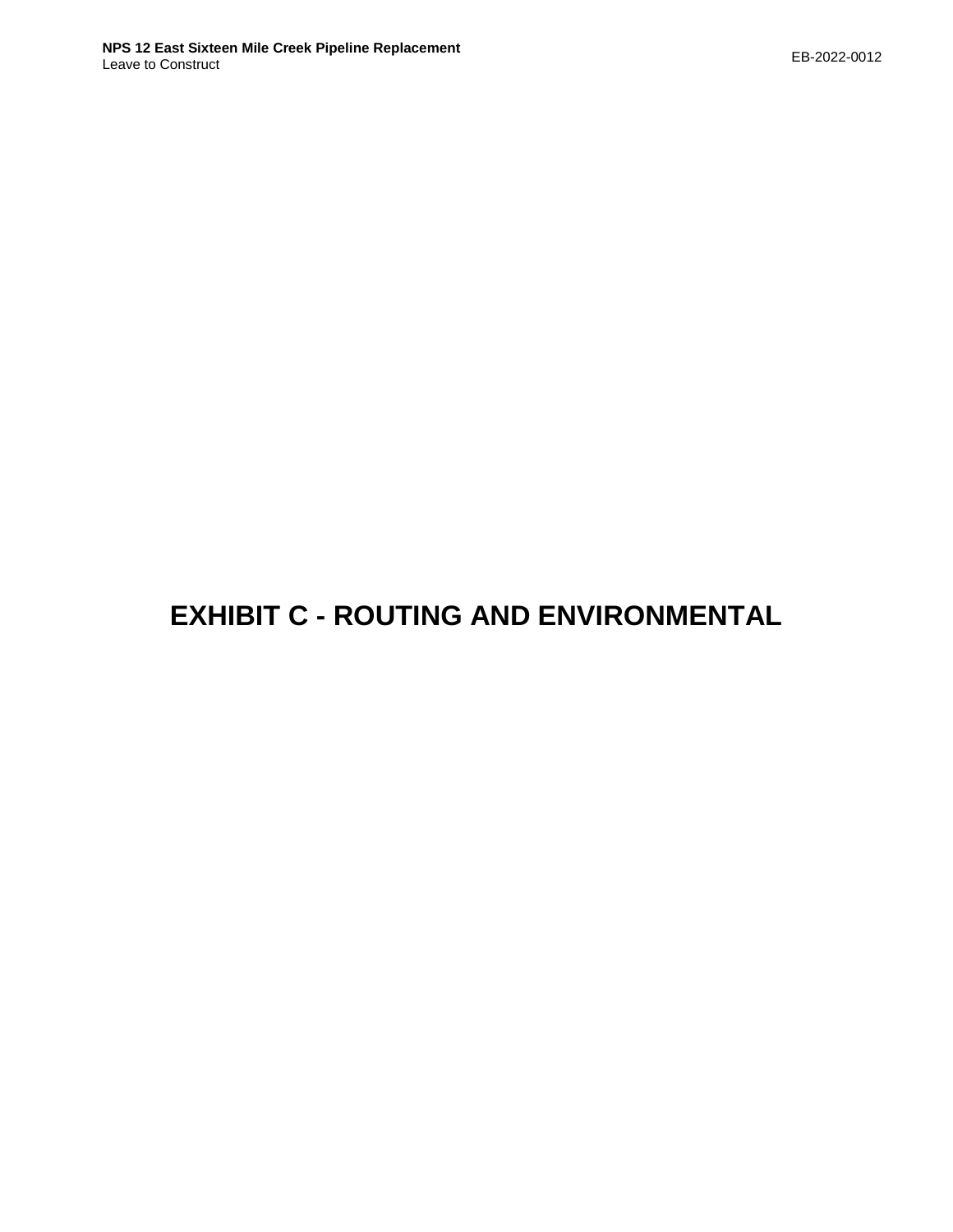## **C.1.1 ROUTE SELECTION**

- 1. The selected route presents the least potential for adverse environmental and socio-economic impacts.
- 2. The route evaluation was supported by a review of available background information, desktop studies, environmental, and socio-economic field surveys, consultation with regulators and other stakeholders, and constructability reviews.
- 3. The route selection process was supported by a review of available background information, including requests to several agencies and stakeholders to assist with identifying environmental features, constraints, the potential for presences of Species at Risk (SAR) and their habitat. The results of this data collection are visually summarized within the Existing Conditions Figures within Appendix C of the ER **Error! Reference source not found.**(Appendix 1) The Preferred Route was circulated to agencies and stakeholders for review, no comments were received.
- 4. Alternate construction methods were considered for the East Sixteen Mile Creek crossing:
	- a. Open cut crossing was less desirable than HDD as it would require physical disturbance to the watercourse and vegetation clearing on and adjacent to the watercourse banks. Additionally, there would be potential disturbance and impacts to aquatic SAR within the watercourse. HDD avoids impacts to Trafalgar Road, a regional arterial roadway. An open cut crossing would result in additional disturbance to the property and residence immediately east of the watercourse associated with construction equipment access requirements, construction techniques and engineering requirements.
	- b. An alternative HDD entry pit location was considered between Trafalgar Road and East Sixteen Mile Creek. This alternative would impact the residence and property immediately east of East Sixteen Mile Creek due to construction equipment access requirements, construction techniques and engineering requirements.
- 5. HDD reduces potential environmental impacts, locating the HDD entry pit east of Trafalgar Road eliminates socio-economic impacts to the residence west of Trafalgar Road.
- 6. The Preferred Route may be subject to minor adjustments as the Project progresses through detail design, supplemental studies (including environmental studies) and site-specific requests from landowners and agencies. As identified in Section 3.6 of the ER (Appendix 1) the following key inputs will be considered in the detailed design: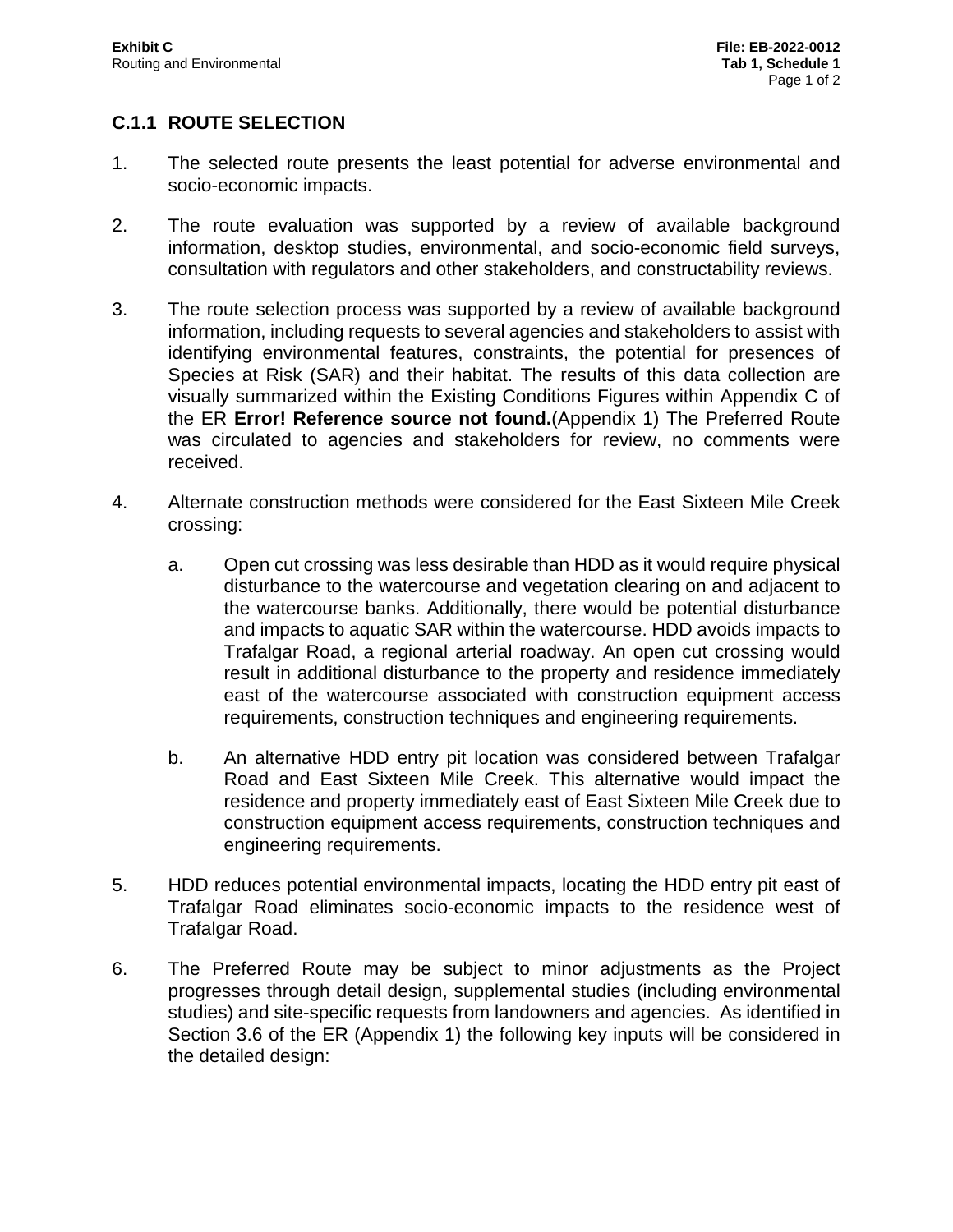- The applicable fish timing window guidelines for any in-water works will be followed, as required by the MNDMNRF (formerly MNRF).
- A permit under O. Reg 162/06 will be required from Conservation Halton (CH) and necessary design modifications will be incorporated.

In general, this detailed design exercise will seek to avoid sensitive natural features to the extent practicable while considering utilities and infrastructure.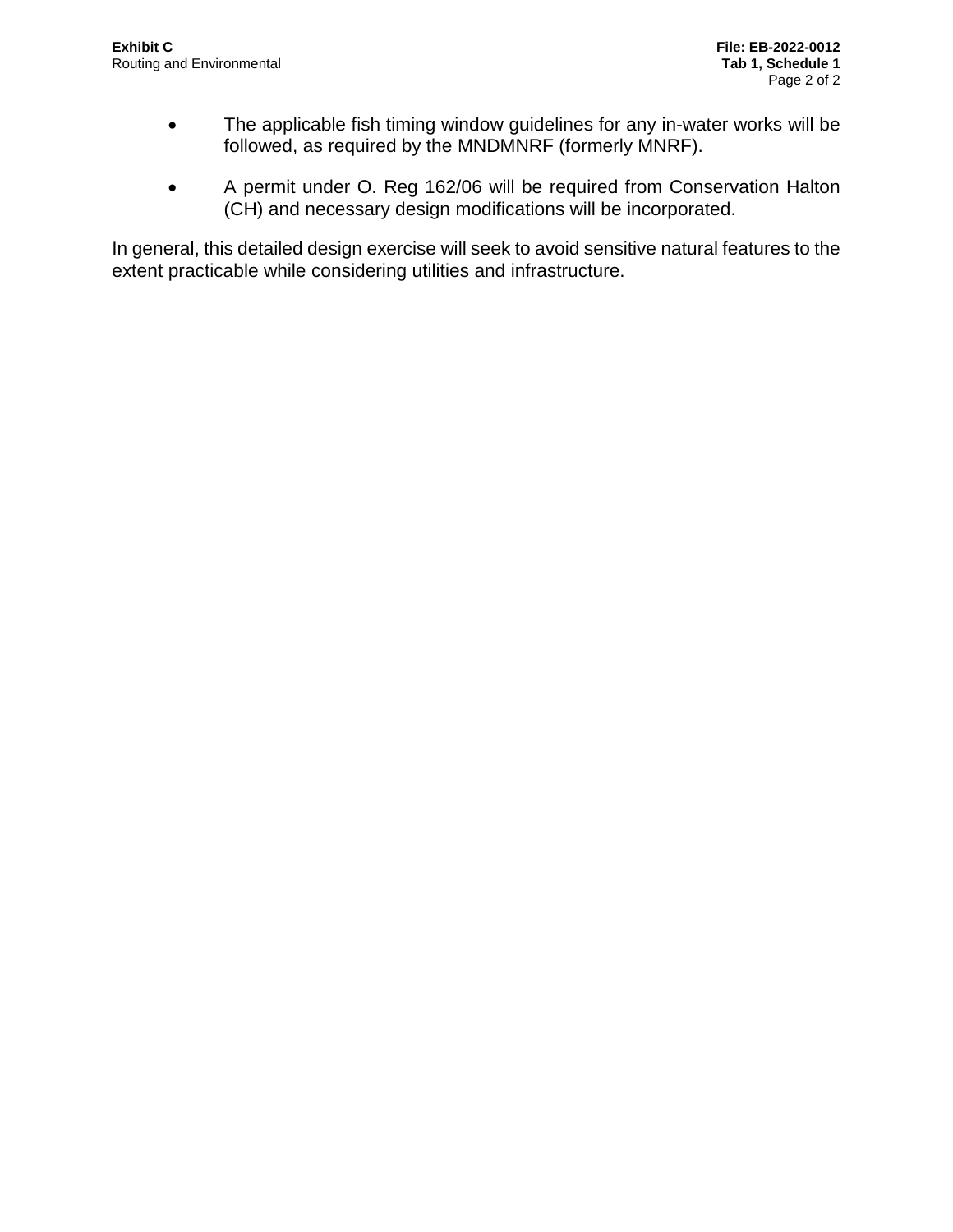#### **C.1.2 ENVIRONMENTAL REPORT SUMMARY**

1. The ER fulfills the requirements of the OEB's Environmental Guidelines for the Location, Construction, and Operation of Hydrocarbon Pipelines and Facilities in Ontario, 7th Edition (2016). The ER is a component of the LTC application for the Project.

The ER describes the actions taken to identify an environmentally preferred route and to outline various environmental mitigation and protection measures for the construction and operation of the Project. The ER has three main phases:

Phase 1 – Identification of Project Study Area and Preferred Route

This phase defined the study area, determined routing parameters and routing objectives, and identified environmental and socio-economic opportunities and constraints. This information and criteria were then used to evaluate potential alignments through a detailed review of available literature, mapping, and digital data, as well as engineering factors and constructability. The product of this phase was the determination of the Preferred Route.

Phase 2 – Gather Information and Consultation

During this phase environmental and socio-economic background data relevant to the study area was confirmed and further supported through information requests to several agencies and stakeholders to assist with identifying environmental features, constraints, the potential for presence of Species at Risk (SAR) and their habitat. This data was used to develop mitigation and protective measures based on predicted effects and potential impacts.

Feedback on the Project was also sought through the issuance of public notices and targeted letters to agencies, municipal representatives, Indigenous communities, landowners, and other stakeholders.

Phase 3- Environmental Report

During this phase potential environmental and socio-economic impacts and cumulative effects that would result from the Project were identified and mitigation and protection measures to reduce these impacts were determined. Mitigation and protection measures included the identification of supplemental studies, monitoring and contingency plans to be prepared and implemented.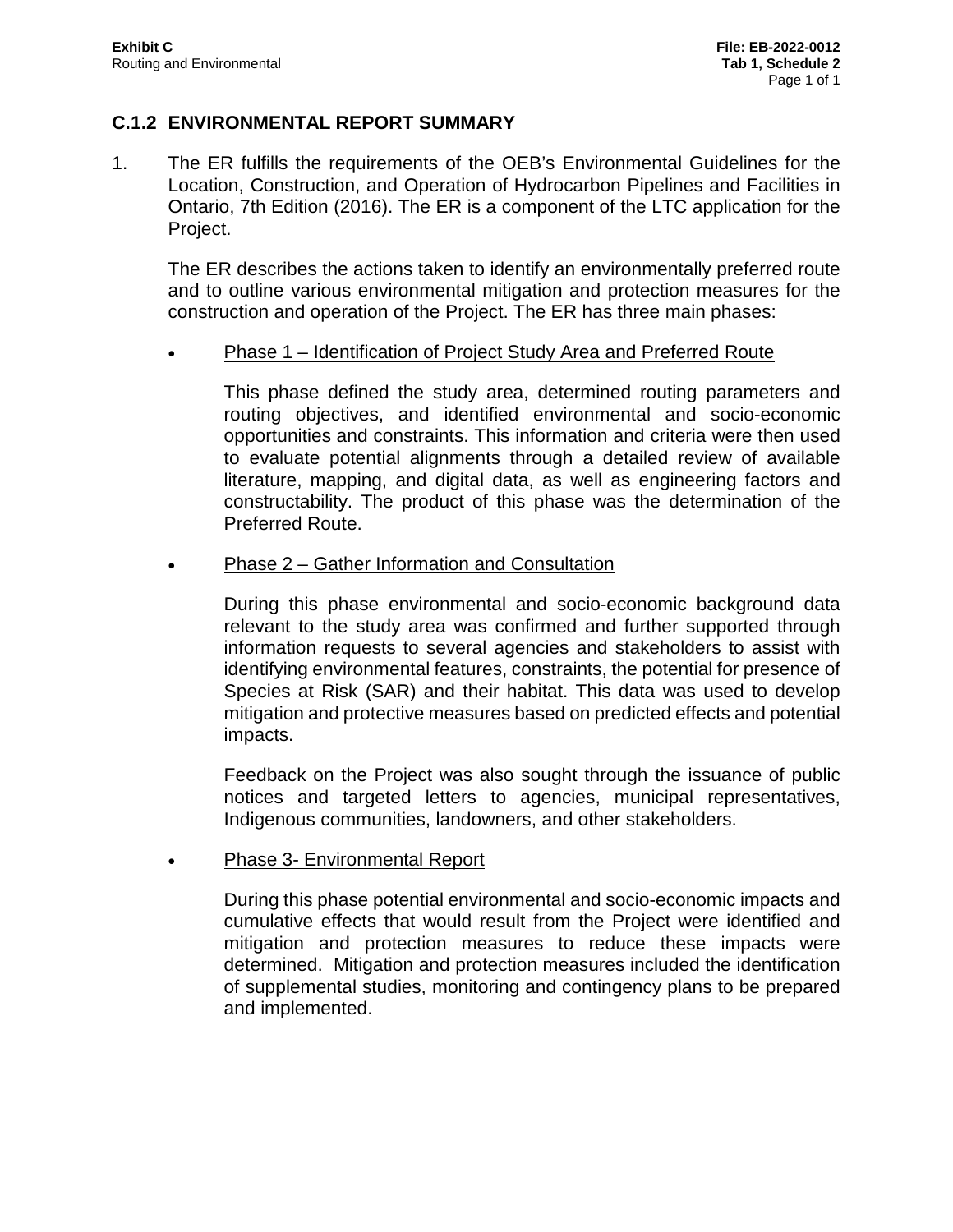#### **C.1.3 ENVIRONMENTAL PROTECTION PLAN**

- 1. A Project specific Environmental Protection Plan (EPP) along with several management and contingency plans will be developed through the detailed design process, prior to construction. The EPP will outline the required environmental protection measures and commitments to avoid or reduce potential effects on the environment as a result of the Project. The EPP builds on the mitigation measures monitoring and contingency plans identified within the ER. It will provide the overarching structure upon which environmental management will be completed during construction by identifying environmental requirements, compliance procedures, roles and responsibilities, training procedures, inspection and reporting structures, and other processes and procedures for environmental management.
- 2. The EPP is a dynamic document that will be progressively developed as the Project moves through the design, permitting, and construction phases.
- 3. The EPP will include several Project specific management plans that will be topic specific to provide clear and transparent guidance regarding permit approval terms and conditions, other regulatory requirements, and commitments made as part of the ER.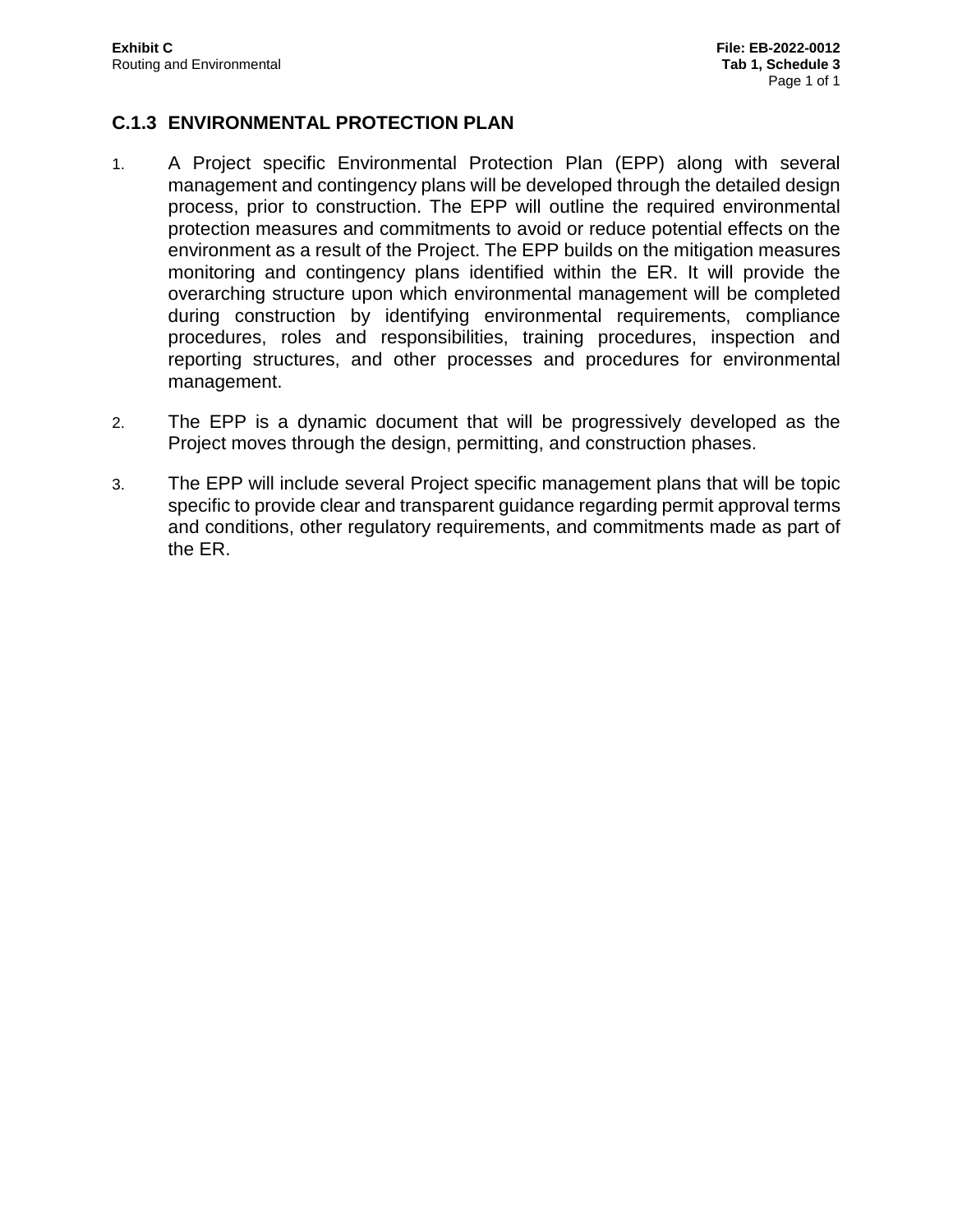### **C.1.4 ARCHAEOLOGY ASSESSMENT**

- 1. A Stage 1 archaeological assessment (AA) was completed to evaluate the archaeological potential of the Preferred Route. The AA was completed in accordance with the MHSTCI's *Standards and Guidelines for Consultant Archaeologists*. The Stage 1 AA included a background review of current land use, historic and modern mapping, past settlement history for the area and a consideration of topographic and physiographic features, soils, and drainage. A site visit was also conducted on November 19, 2020, to document the current conditions of the area.
- 2. The Stage 1 AA concluded that the majority of the study area has archaeological potential and that further stages of AA's be completed (e.g. Stage 2) in accordance with MHSTCI's *Standards and Guidelines for Consultant Archaeologist* to provide for the assessment and mitigation of identified archaeological resources, if any are found.
- 3. The Stage 1 AA Report (prepared by Timmins Martelle under PIF# P324-0571- 2020) was submitted to MHSTCI on January 7, 2021 and entered into the Ontario Public Register on January 20, 2021. The Stage 1 AA found that further archaeological work would be required. The Huron-Wendat, Six Nations, MCFN, and HDI were involved in the Stage 1 assessment and had an opportunity to review the report prior to MHSTCI submission. There were no edits of the report requested by any of the Indigenous communities. The Stage 1 AA can be found in Appendix E of the ER (Appendix 1).
- 4. The Stage 2 AA Report (prepared by Timmins Martelle under PIF# P324-0576- 2020) was submitted to MHSTCI on July 16, 2021 and entered into the Ontario Public Register on July 16, 2021. The Stage 2 AA found that no further work is recommended. The Huron-Wendat, Six Nations, MCFN, and HDI were involved in the Stage 2 assessment and had an opportunity to review the report prior to MHSTCI submission. There were no edits of the report requested by any of the Indigenous communities. The Stage 2 AA can be found in Appendix E of the ER (Appendix 1).
- 5. The Huron-Wendat, Six Nations, MCFN and HDI participated in the Stage 2 AA field program.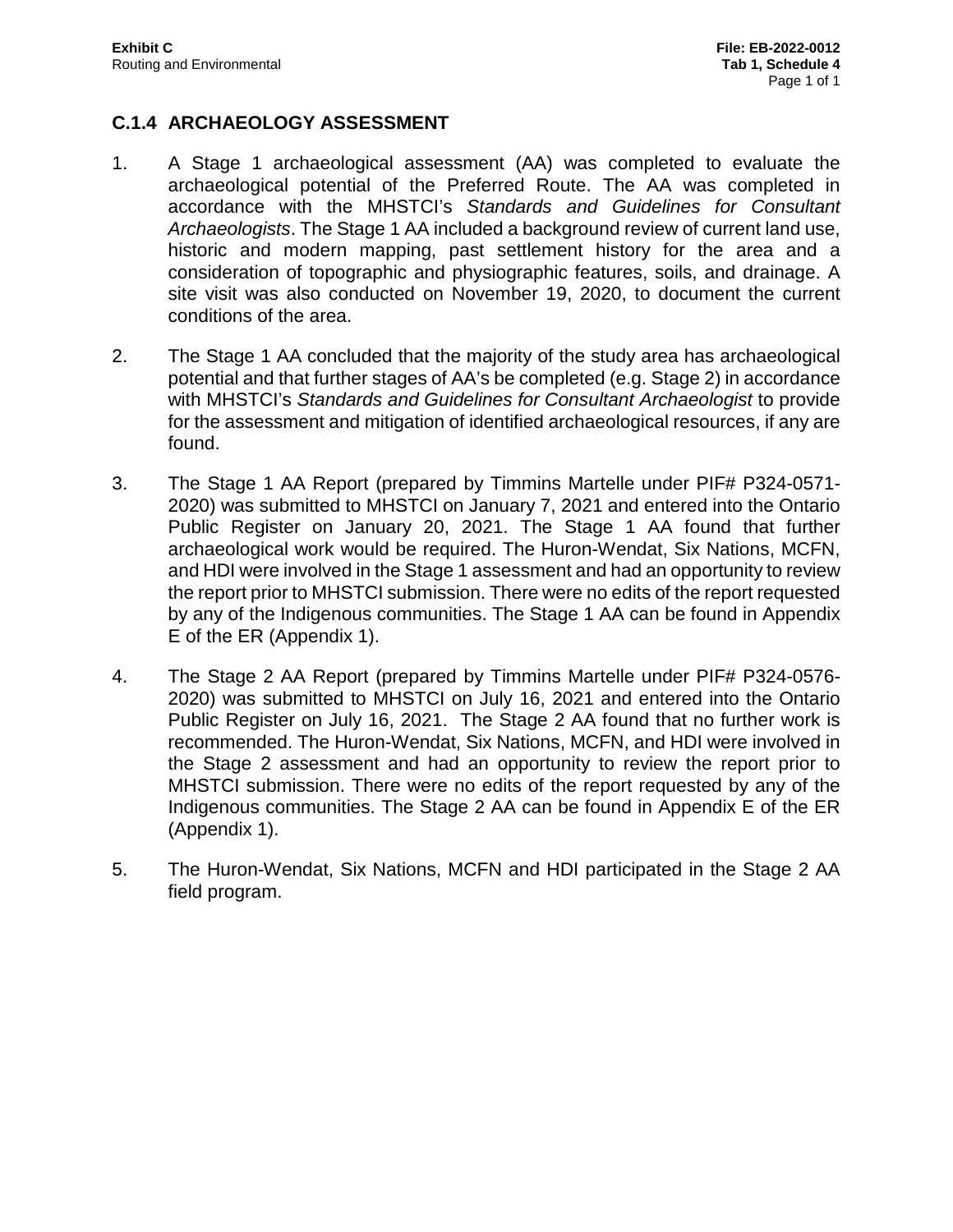# **C.1.5 CORRESPONDENCE RELATED TO ARCHAEOLOGICAL RESOURCES**

A summary of key correspondence with MHSTCI and Indigenous communities related to archaeological resources is provided in Table C.1.5-1. Additional information on consultation is included in Appendix B of the ER (Appendix 1).

#### **Table C.1.5-1: Archaeological Resource Correspondence**

| <b>Date</b>           | <b>Party</b>                                                                       | <b>Description</b>                    | <b>Comment</b>                                                                                                                                                                                                              |
|-----------------------|------------------------------------------------------------------------------------|---------------------------------------|-----------------------------------------------------------------------------------------------------------------------------------------------------------------------------------------------------------------------------|
| 12,<br>August<br>2020 | Haudenosaunee<br>Chiefs<br>Confederacy<br>Council (HCCC)                           | Notice<br>οf<br>Commencement          | Sun-Canadian<br>provided<br>Notice<br>of<br>Commencement                                                                                                                                                                    |
| 12,<br>August<br>2020 | Huron Wendat Nation<br>(HWN)                                                       | Notice<br>οf<br>Commencement          | Sun-Canadian<br>Notice<br>of<br>provided<br>Commencement                                                                                                                                                                    |
| 12,<br>August<br>2020 | of<br>Mississauga<br>the<br>Credit<br>First<br>Nation<br>(MCFN)                    | <b>Notice</b><br>of<br>Commencement   | Sun-Canadian<br>provided<br>Notice<br>of<br>Commencement                                                                                                                                                                    |
| 12.<br>August<br>2020 | Nations<br>of<br><b>Six</b><br>the<br>Grand River (SNGR)<br><b>Elected Council</b> | <b>Notice</b><br>of<br>Commencement   | Sun-Canadian<br><b>Notice</b><br>οf<br>provided<br>Commencement                                                                                                                                                             |
| 21,<br>August<br>2020 | <b>MHSTCI</b>                                                                      | Notice<br>οf<br>Commencement          | Sun-Canadian<br>Notice<br>οf<br>provided<br>Commencement                                                                                                                                                                    |
| September 8,<br>2020  | <b>MHSTCI</b>                                                                      | Response to Notice<br>of Commencement | MHSTCI provided a response to the Notice of<br>Commencement outlining MHSTCI interests<br>and processes as it relates to archaeological<br>resources.<br>including<br>the<br>completion<br>of<br>archaeological assessments |
| September 9,<br>2020  | <b>HWN</b>                                                                         | <b>Virtual Meeting</b>                | Discussed inclusion of community members in<br>archaeological assessments                                                                                                                                                   |
| September<br>22, 2020 | <b>SNGR</b>                                                                        | Virtual Meeting                       | Discussed inclusion of community members in<br>archaeological assessments                                                                                                                                                   |
| October<br>5.<br>2020 | <b>MCFN</b>                                                                        | <b>Virtual Meeting</b>                | Discussed inclusion of community members in<br>archaeological assessments                                                                                                                                                   |
| November 13,<br>2020  | HDI                                                                                | Email                                 | Timmins Martelle Heritage Consultants (TMHC)<br>reached out to HDI concerning the project and<br>participation in the Stage 1 archaeological<br>assessment                                                                  |
| November 13,<br>2020  | <b>HWN</b>                                                                         | Email                                 | TMHC reached out to HWN concerning the<br>project and participation in the Stage 1<br>archaeological assessment                                                                                                             |
| November 13,<br>2020  | <b>SNGR</b>                                                                        | Email                                 | TMHC reached out to SNGR concerning the<br>project and participation in the Stage 1<br>archaeological assessment                                                                                                            |
| November 13,<br>2020  | <b>MCFN</b>                                                                        | Email                                 | TMHC reached out to MCFN concerning the<br>project and participation in the Stage 1<br>archaeological assessment                                                                                                            |
| December 8,<br>2020   | HDI                                                                                | Email                                 | TMHC provided HDI a copy of the draft Stage 1<br>report for review                                                                                                                                                          |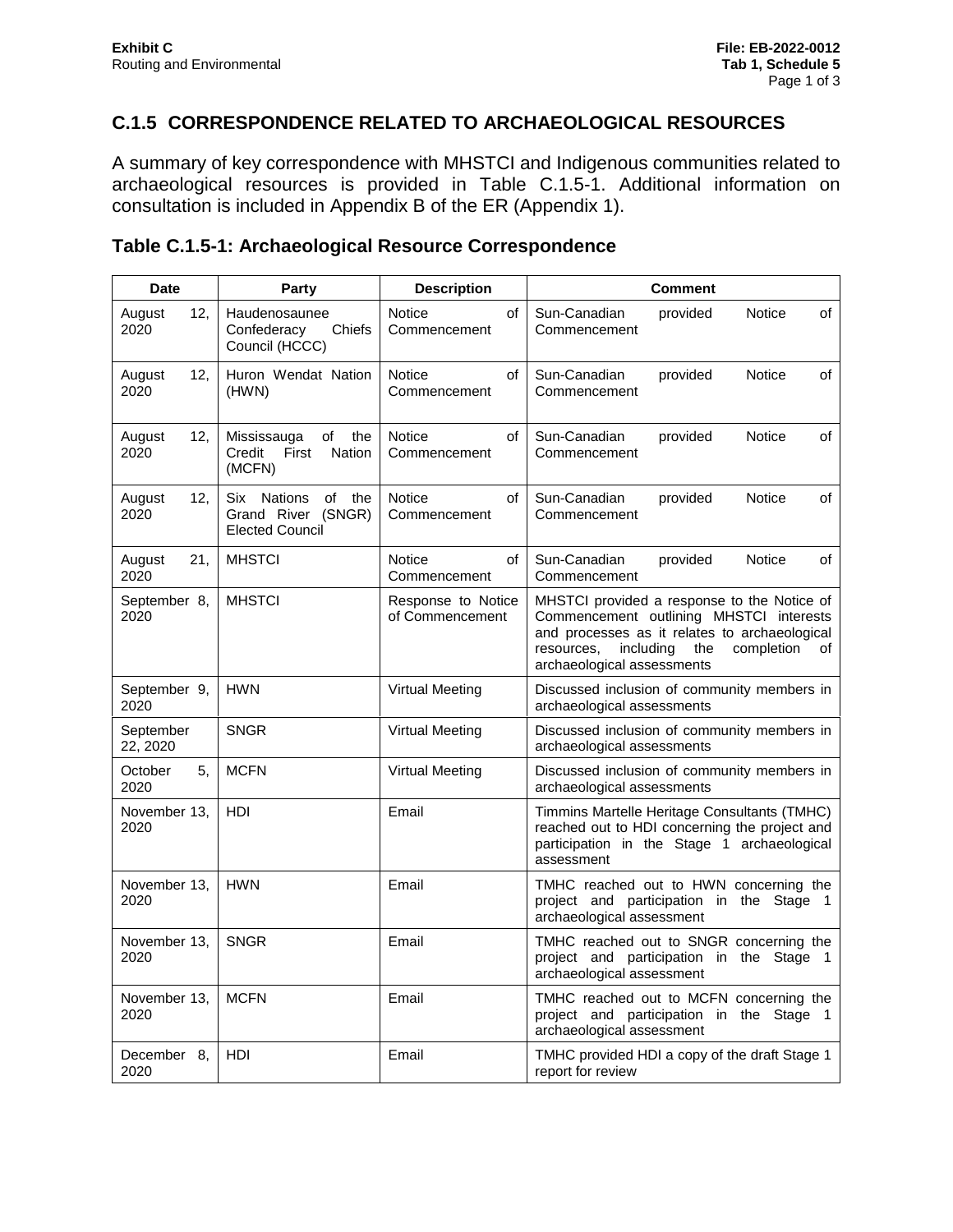| December 8,<br>2020           | <b>HWN</b>  | Email               | TMHC provided HWN a copy of the draft Stage<br>1 report for review                                                                                   |
|-------------------------------|-------------|---------------------|------------------------------------------------------------------------------------------------------------------------------------------------------|
| December 8,<br>2020           | <b>SNGR</b> | Email               | TMHC provided SNGR a copy of the draft Stage<br>1 report for review                                                                                  |
| December 8,<br>2020           | <b>MCFN</b> | Email               | TMHC provided MCFN a copy of the draft Stage<br>1 report for review                                                                                  |
| December 15,<br>2020          | <b>SNGR</b> | Email               | SNGR confirmed there were no requested edits<br>to the Stage 1 report                                                                                |
| December 29,<br>2020          | <b>HWN</b>  | Email               | HWN confirmed there were no requested edits<br>to the Stage 1 report                                                                                 |
| January<br>6.<br>2021         | HDI         | Phone call          | HDI provided TMHC verbal confirmation that<br>there are no additional comments following their<br>review of the Stage 1 report                       |
| 6.<br>January<br>2021         | <b>MCFN</b> | Email               | MCFN confirmed there were no requested edits<br>to the Stage 1 report                                                                                |
| May 5, 2021                   | HDI         | Email               | TMHC reached out to HDI concerning the<br>project and participation in the Stage 2<br>archaeological assessment                                      |
| May 5, 2021                   | <b>HWN</b>  | Email               | TMHC reached out to HWN concerning the<br>project and participation in the Stage 2<br>archaeological assessment                                      |
| May 5, 2021                   | <b>SNGR</b> | Email               | TMHC reached out to SNGR concerning the<br>project and participation in the Stage 2<br>archaeological assessment                                     |
| May 5, 2021                   | <b>MCFN</b> | Email               | TMHC reached out to MCFN concerning the<br>project and participation in the Stage 2<br>archaeological assessment                                     |
| May 31, June<br>3 and 4, 2021 | <b>HDI</b>  | In field discussion | Discussions between TMHC field director and<br>HDI representative about the fieldwork, findings<br>and recommendations. No concerns were<br>raised.  |
| May 31, June<br>3 and 4, 2021 | <b>SNGR</b> | In field discussion | Discussions between TMHC field director and<br>SNGR representative about the fieldwork,<br>findings and recommendations. No concerns<br>were raised. |
| May 31, June<br>3 and 4, 2021 | <b>HWN</b>  | In field discussion | Discussions between TMHC field director and<br>HWN representative about the fieldwork,<br>findings and recommendations. No concerns<br>were raised.  |
| June 18, 2021                 | HDI         | Email               | TMHC provided HDI a copy of the draft Stage 2<br>report for review                                                                                   |
| June 18, 2021                 | <b>HWN</b>  | Email               | TMHC provided HWN a copy of the draft Stage<br>2 report for review                                                                                   |
| June 18, 2021                 | <b>SNGR</b> | Email               | TMHC provided SNGR a copy of the draft Stage<br>2 report for review                                                                                  |
| June 18, 2021                 | <b>MCFN</b> | Email               | TMHC provided MCFN a copy of the draft Stage<br>2 report for review                                                                                  |
| June 27, 2021                 | <b>SNGR</b> | Email               | SNGR confirmed there were no requested edits<br>to the Stage 2 report                                                                                |
| June 28, 2021                 | <b>MCFN</b> | Email               | MCFN confirmed there were no requested edits<br>to the Stage 2 report                                                                                |